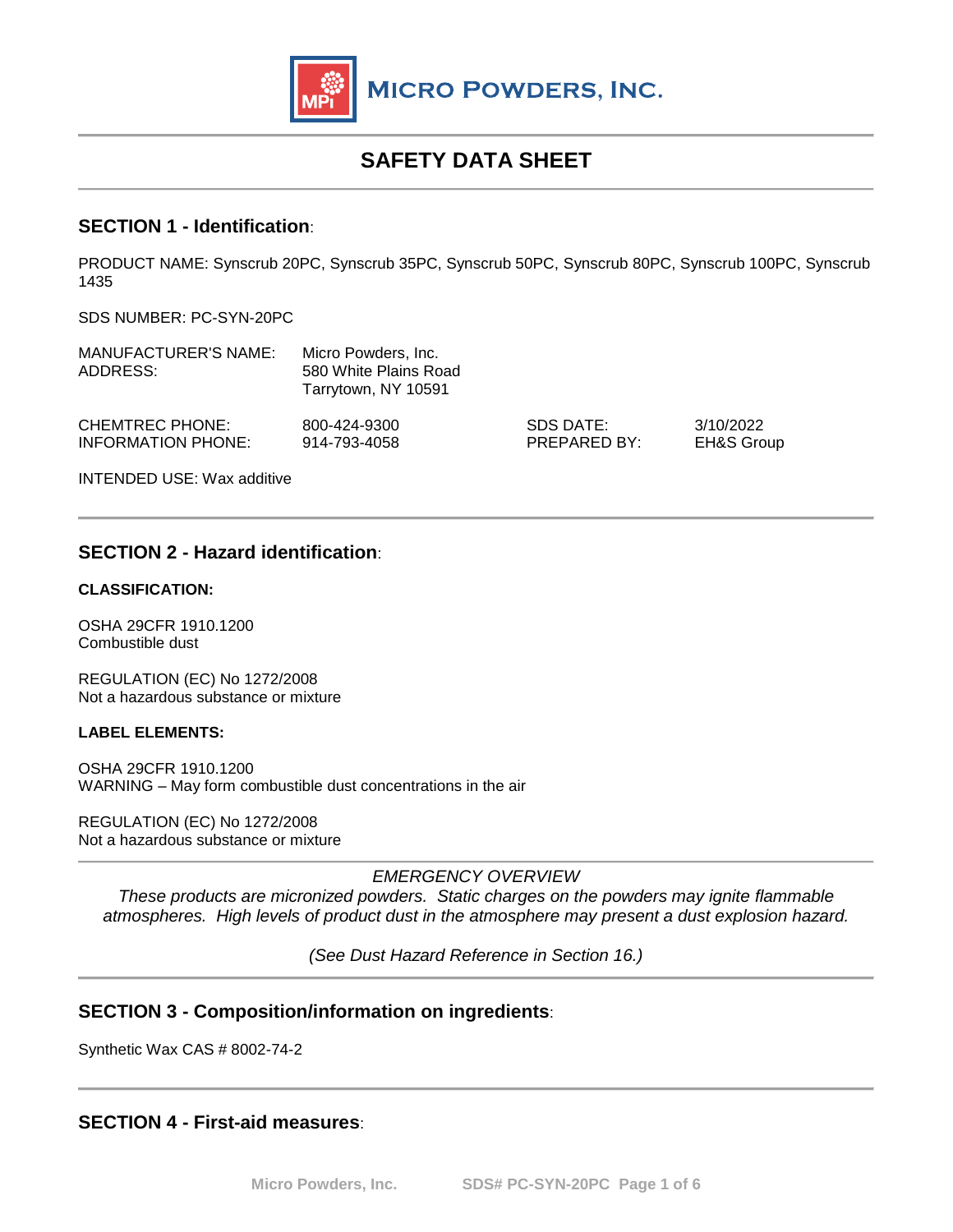IF IN EYES: Immediately flush with copious amounts of water for at least 20 minutes.

IF ON SKIN: Remove contaminated clothing. Wash skin thoroughly with soap and water.

IF INHALED: Treat as a nuisance dust. Remove victim to fresh air and provide oxygen if breathing is difficult. Immediate medical attention not normally required. No delayed effects expected.

IF INGESTED: Do not induce vomiting; aspiration hazard. Dilute with 1-2 glasses of water. Get medical aid. If vomiting occurs spontaneously, keep head below hips to present aspiration of liquid into lungs.

### **SECTION 5 - Fire-fighting measures**:

OSHA FLAMMABILITY CLASS: Combustible solid.

SUITABLE EXTINGUISHING MEDIA: Carbon Dioxide, dry chemical or fine water spray. Avoid water stream on molten burning material as it may scatter and spread the fire.

SPECIAL FIREFIGHTING PROCEDURES: Wear self-contained breathing apparatus and protective clothing approved by NIOSH. Watch footing on floors and stairs because of possible melting and spreading of material. Use spray to keep containers cool.

UNUSUAL FIRE AND EXPLOSION HAZARDS: Flash point >450°C. Melts in proximity to fires, causing slippery floors and stairs. When powder is suspended in air, these products could be FLAMMABLE/EXPLOSIVE. In these circumstances, keep away from heat, sparks and open flames. Static charges on powders or powders in liquids may ignite flammable atmospheres. See Section 7 "HANDLING AND STORAGE" for suggestions on how to use these products under such conditions. Also refer to NFPA Bulletin 654, "Prevention of Fire and Dust Explosions in the Chemical, Dye, Pharmaceutical, and Plastics Industries", for safe handling procedures.

#### **SECTION 6 - Accidental release measures**:

STEPS TO BE TAKEN IN CASE MATERIAL IS RELEASED OR SPILLED: Wear recommended personal protective equipment. Remove ignition sources. Sweep up with a minimum of dusting. Keep away from heat or flame. Collect in containers (e.g. fiberboard drums or cartons). If hot liquid, attempt to confine spill and let the polymer solidify. Once solid, it may be recovered as the powder. Report major leaks and spills to the appropriate local, state and federal government agencies.

#### *HAZARD WARNING*

*These products are micronized powders. Static charges on the powders may ignite flammable atmospheres. High levels of product dust in the atmosphere may present a dust explosion hazard.*

*(See Dust Hazard Reference in Section 16. Read Section 7.)*

See the Regulatory Information (Section 15) regarding reporting requirements.

# **SECTION 7 - Handling and storage**:

SPECIAL HANDLING AND STORAGE: (Always wear recommended personal protective equipment.) Avoid breathing fumes from heating operations. Avoid spillage which can cause very slippery conditions on floors. Use good personal hygiene and housekeeping.

#### *STATIC ELECTRICITY AND FINE PARTICLE SIZE WAXES*

Electrostatic charges of non-conductive materials is a natural phenomenon ranging from harmless to a nuisance to a hazard, depending on the degree of charging and the environment where the discharge takes place. In the case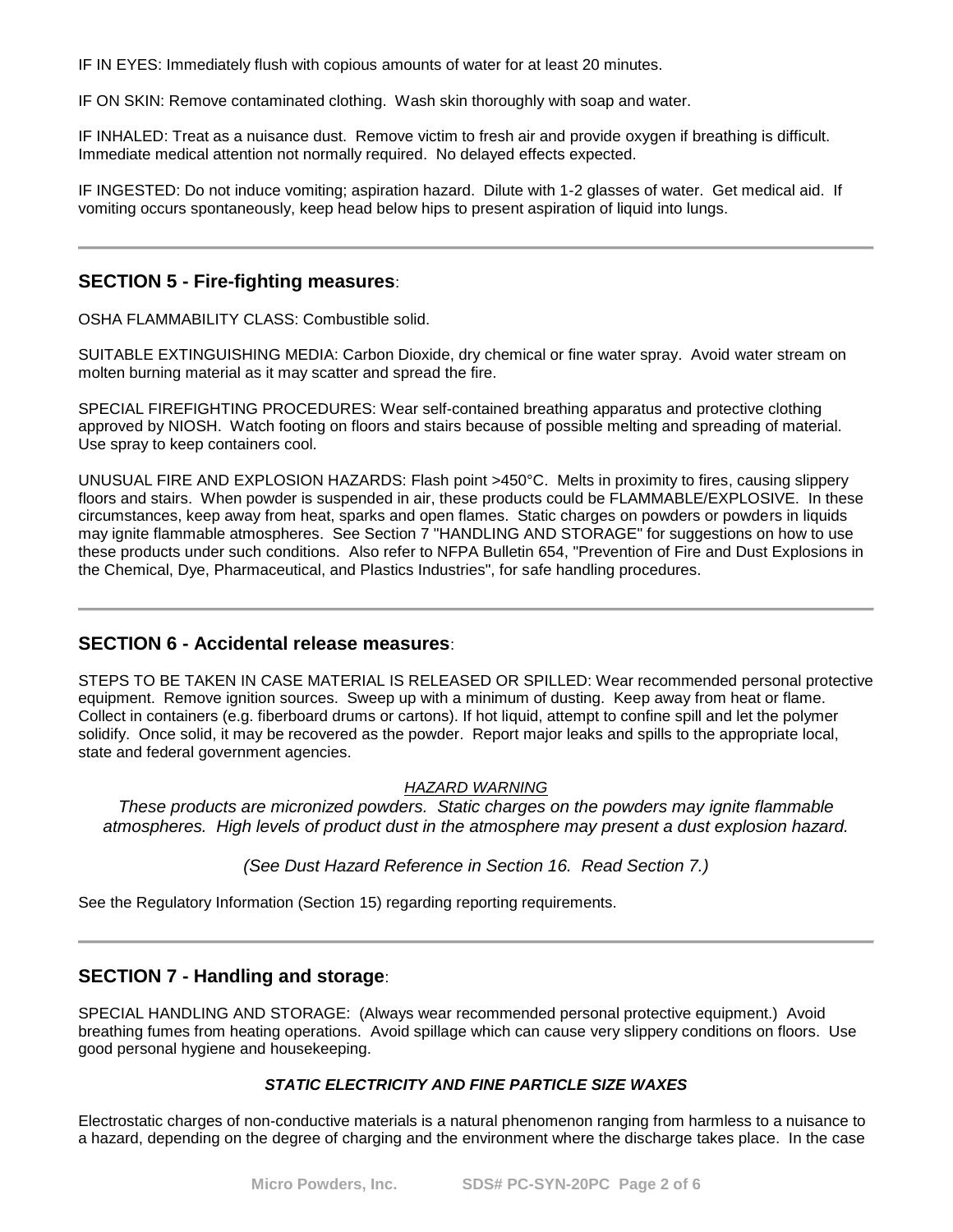of micronized polymers and waxes, very high levels of static electricity develop in their manufacture, transportation and handling. These products, being poor conductors of electricity, can and will hold a static charge for long periods of time. With this in mind, a great deal of care should be exercised when handling this type of product in or around flammable liquids, particularly if the liquid is at or near its flashpoint. The generation of static electricity cannot be prevented because its intrinsic origins are present at every particle interface. Some common sense approaches to the hazards involved with static electricity are as follows:

- Use only conductive equipment and keep all components grounded and bonded to the same vessel in order to equalize any potential charge.

- Avoid projections and probes that could lead to discharge between the charged polymer and probe.

- Avoid a flammable condition by the use of inert gases in the container or by providing sufficient exhaust so as to prevent a buildup of flammable solvent vapors.

- Never pour micronized polymers or waxes from a drum or large container directly into hot flammable solvents.

- Add micronized polymers or waxes slowly and in small quantities to hot flammable solvents.

- If possible, do not permit the product to free fall directly into the solvent. Ideally, use a pipe or chute that leads down to the level of the solvent. Make sure the pipe or chute is grounded and bonded.

- If mechanical equipment must be used, a slow-turning screw feeder that is grounded and is preferred.

- Good housekeeping is of prime importance. The building and equipment should be designed to eliminate shelves and ledges and similar places where materials can accumulate.

The above are only suggestions and should not be taken as recommended practices in your establishment and in no way should be considered as comprehensive engineering controls. A more detailed discussion and recommended practices can be found in NFPA 77 issued by the National Fire Protection Association Inc. in 1988.

#### STORAGE RECOMMENDATIONS:

Store under ambient conditions. Avoid excessive heat. Do not store near strong oxidizing agents and amines.

### **SECTION 8 - Exposure controls/personal protection**:

ENGINEERING CONTROLS: Use adequate ventilation during heating processes or if dusty conditions prevail when handling powdered materials. For storage and ordinary handling, general ventilation is adequate.

RESPIRATORY PROTECTION: Use a NIOSH approved dust respirator with powdered wax. During melting or conveying in molten state, use organic vapor respirator.

VENTILATION: Face velocity greater than 60 cfm (adequate to capture wax dust or fumes).

SKIN PROTECTION: Use heat resistant, impervious gloves to avoid repeated/prolonged skin contact with molten material and powder. Other protective garments as necessary.

EYE PROTECTION: Chemical goggles around molten material and in dusty conditions.

OTHER PROTECTIVE EQUIPMENT OR CLOTHING: As needed to prevent repeated/prolonged contact.

WORK / HYGIENIC PRACTICES: Wash skin thoroughly with soap and warm water after handling and before smoking, eating or applying makeup. If clothes become contaminated, change to clean clothing. Do not wear contaminated clothing until properly laundered.

EXPOSURE GUIDELINES: Powdered forms may generate nuisance particulates upon handling. ACGIH TLV = 10mg/m3. OSHA PEL 5mg/m3.

### **SECTION 9 - Physical and chemical properties**:

| Appearance     | : White powder     |
|----------------|--------------------|
| Odor           | : Typical wax odor |
| Odor threshold | : Not applicable   |
| Melting point  | : $108-113$ °C     |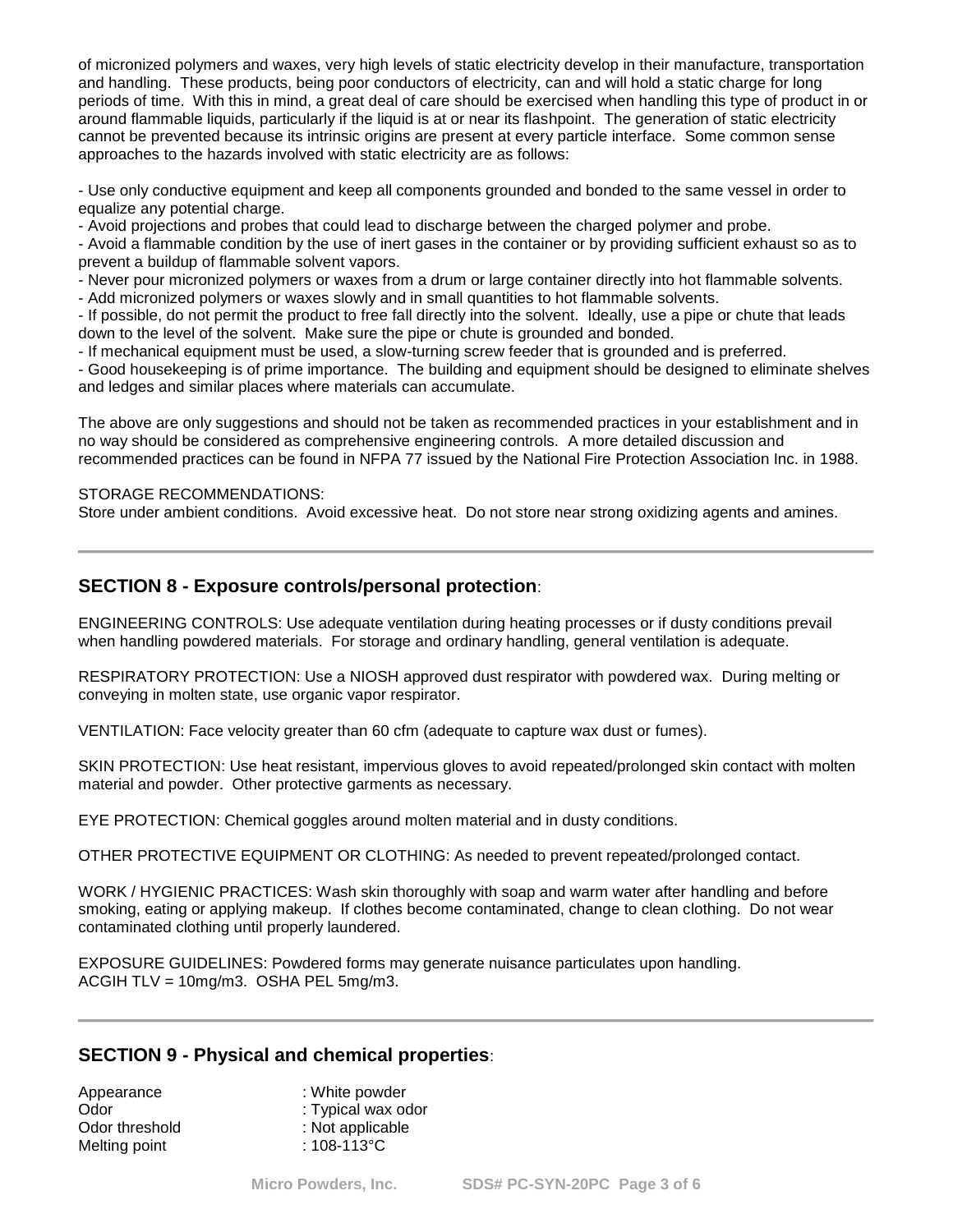| Boiling point                   | : Not applicable    |
|---------------------------------|---------------------|
| Flash point                     | : >450°C COC        |
| Evaporation rate                | : Not applicable    |
| Flammability                    | : Combustible solid |
| Upper/lower flammability limits | : 450°F TOC         |
| Vapor pressure                  | : Not applicable    |
| Vapor density                   | : Heavier than air  |
| Relative density                | $: 0.95$ g/cc       |
| Solubility                      | : Not applicable    |
| <b>Partition coefficient</b>    | : Unknown           |
| Auto-ignition temperature       | : Unknown           |
| Decomposition temperature       | : Unknown           |
| <b>Explosive properties</b>     | : Not applicable    |
| Oxidizing properties            | : Not applicable    |
| Volatiles (weight percent)      | : Zero              |

# **SECTION 10 - Stability and reactivity**:

STABILITY: Stable at normal conditions.

CONDITIONS TO AVOID: Extreme heat, sparks and open flame.

INCOMPATABILITY (AVOID CONTACT WITH): Strong oxidizing agents and amines.

HAZARDOUS POLYMERIZATION: Should not occur.

HAZARDOUS DECOMPOSITION PRODUCTS AND/OR BY PRODUCTS: These products may emit oxides of carbon.

# **SECTION 11 - Toxicological information**:

| Acute toxicity                | : No data developed.                                                           |
|-------------------------------|--------------------------------------------------------------------------------|
| Skin corrosion/irritation     | : No data developed. None expected.                                            |
| Serious eye damage/irritation | : No data developed. Treat as nuisance dust.                                   |
|                               | Respiratory or skin sensitization : No data developed. Treat as nuisance dust. |
| Germ cell mutagenicity        | : No data developed.                                                           |
| Carcinogenicity               | : N.T.P. CARCINOGEN: No                                                        |
|                               | : I.A.R.C. CARCINOGEN: No                                                      |
| Reproductive toxicity         | : No.                                                                          |
| STOST-single exposure         | : No data developed. Treat as nuisance dust.                                   |
| STOST-repeated exposure       | : No data developed. Treat as nuisance dust.                                   |
| Aspiration hazard             | : No data developed. Aspiration is possible.                                   |

MEDICAL CONDITIONS GENERALLY AGGREVATED BY EXPOSURE: May irritate people with skin problems, asthma and lung diseases. Susceptible individuals may have an allergic reaction.

# **SECTION 12 - Ecological information**:

ECOLOGICAL PROFILE: Please contact us for information on the biodegradability of this product. These products are not soluble in water. Potential environmental impact in case of spill or release is considered to be minimal.

# **SECTION 13 - Disposal considerations**: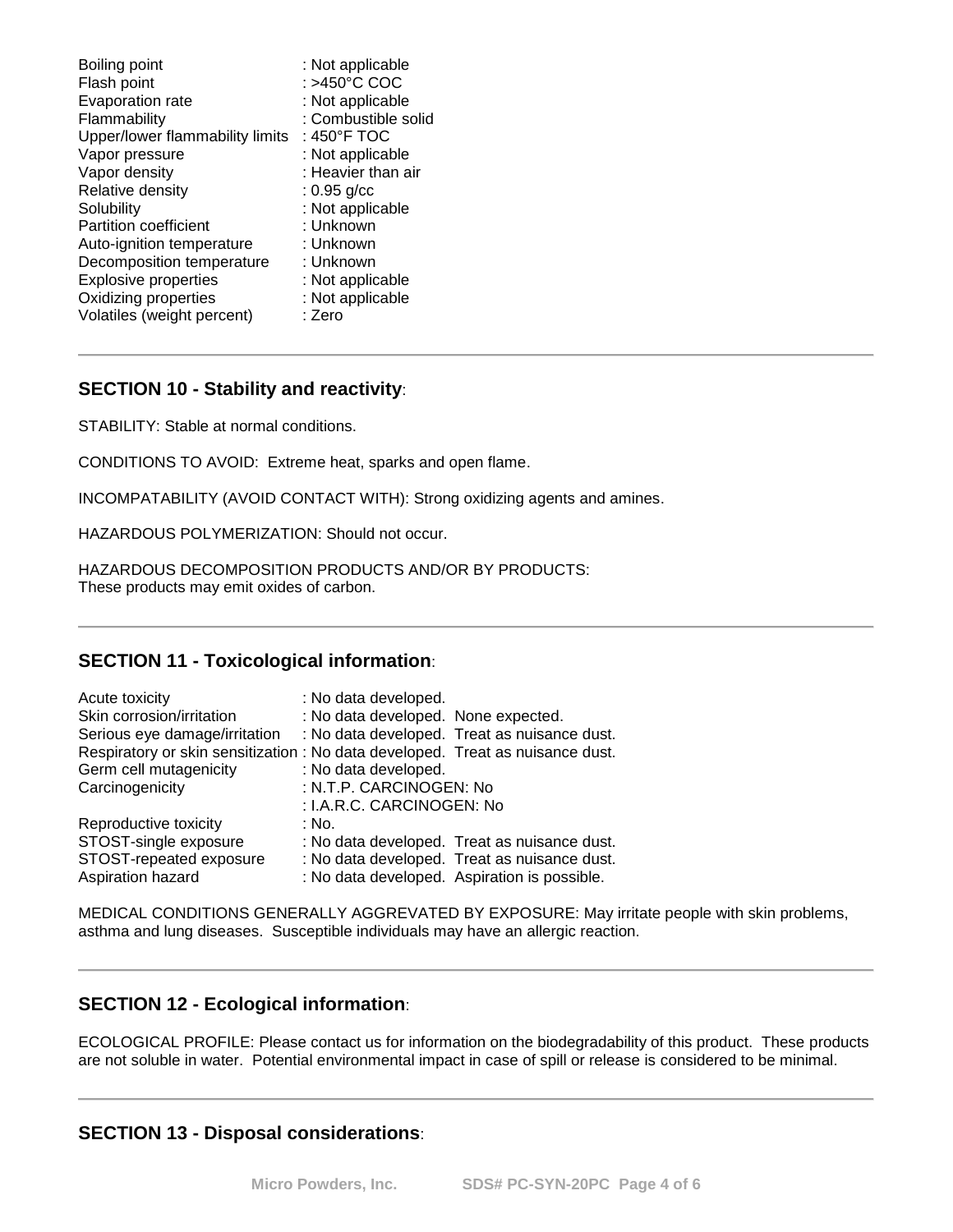WASTE DISPOSAL METHOD: Assume conformity with applicable disposal regulations. Preferred method of disposal is in closed containers of sufficient strength to eliminate leakage at approved incineration or chemical landfill waste disposal site in accordance with local regulations. Sewage disposal is discouraged.

RCRA: Is the unused product a RCRA hazardous waste if discarded? No.

The information offered here is for the product as shipped. Use and/or alterations to the product such as mixing with other materials may significantly change the characteristics of the material and alter the RCRA classification and the proper disposal method.

# **SECTION 14 - Transport information**:

| <b>UN Number</b><br>UN Proper shipping name<br>Transport hazard class<br>Packing group | : Not classified as hazardous.<br>: N/A<br>: Not classified as hazardous.<br>: N/A |
|----------------------------------------------------------------------------------------|------------------------------------------------------------------------------------|
| IATA                                                                                   | : Not classified as hazardous                                                      |
| Environmental hazards                                                                  | : Not considered marine pollutant.<br>: Not considered environmentally hazardous.  |
| Special precautions                                                                    | : Keep sealed and secure. Do not expose to heat.                                   |
| <b>DOT Classification</b>                                                              | : Non-Hazardous.                                                                   |
| <b>INCO Terms</b>                                                                      | : EXW for Regulatory Purposes and Responsibilities                                 |

# **SECTION 15 - Regulatory information**:

#### **Please request our Regulatory Summary Sheet (RSS) for global regulatory information.**

REACH: All substances registered.

Toxic Substances Control Act (TSCA): This product or its components are listed on the TSCA Inventory. This product and/or its components do not contain any chemicals subject to any rules or orders under TSCA sections 4, 5, 6, 7, or 8(d).

California Proposition 65: Not regulated.

WHMIS Classification (Canada): Not subject to WHMIS regulations.

SARA Section 311/312:

| - Acute Health Hazard:               | N٥ |
|--------------------------------------|----|
| - Chronic Health Hazard:             | No |
| - Fire Hazard:                       | No |
| - Reactivity Hazard:                 | No |
| - Sudden Release of Pressure Hazard: | N٥ |

#### SARA Section 302: Contains an extremely hazardous substance: No SARA Section 313: This product does not contain any toxic chemical listed under Sec.313 of the Emergency Planning and Community Right-To-Know Act of 1986.

US. EPA CERCLA Hazardous Substances (40 CFR 302) - not regulated.

US. New Jersey Worker and Community Right-to-Know Act (New Jersey Statute Annotated Section 34:5A-5) - not regulated.